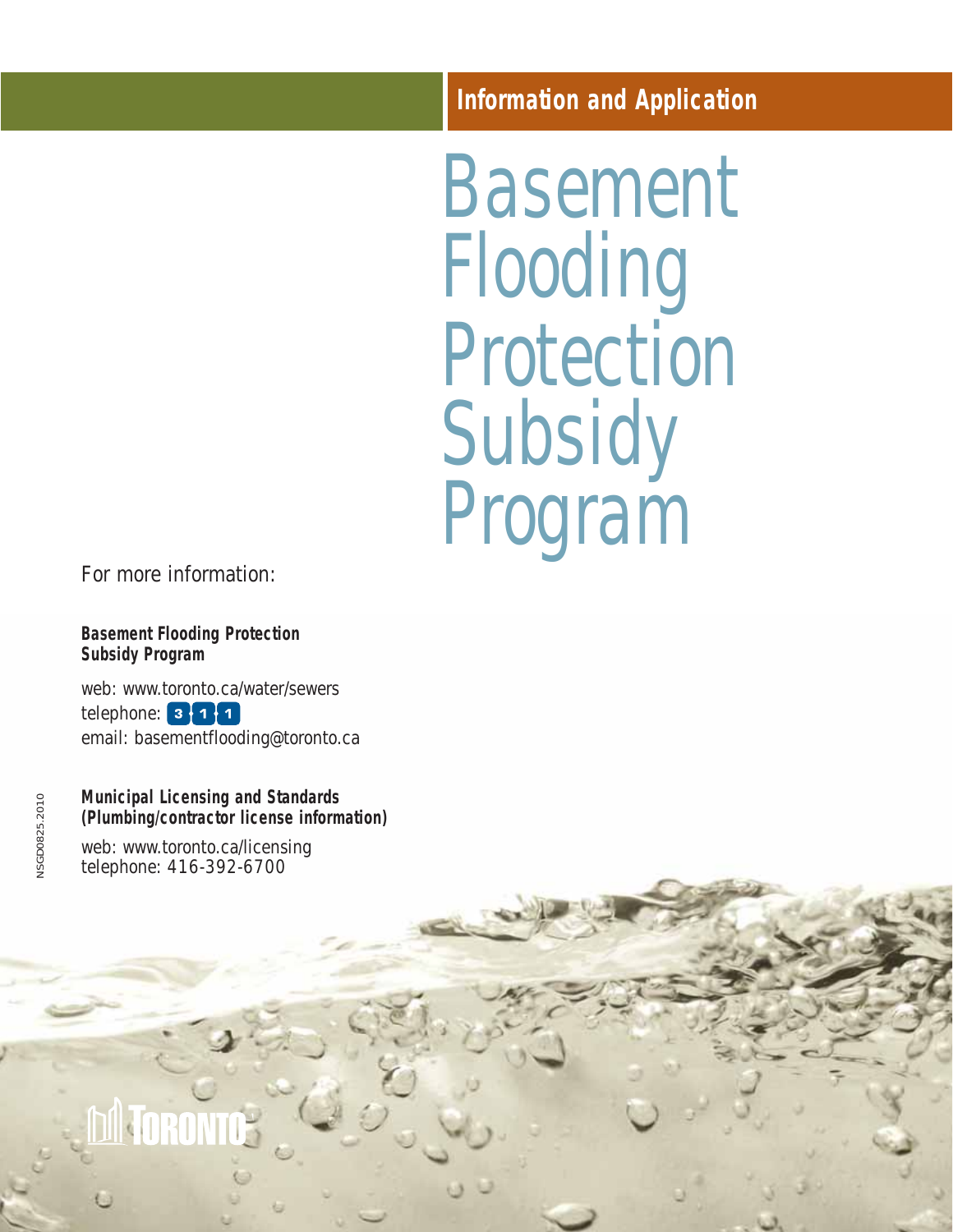Basements can flood for many reasons. While the City of Toronto is working to make improvements to its complex system of underground pipes, sewers and catchbasins, these improvements alone cannot completely protect a home from basement flooding. With the increasingly frequent and severe weather events related to climate change, it is essential that homeowners take the appropriate action to reduce the risk of basement flooding on their own private property. Those who isolate their home from the City's sewer system can significantly reduce the risk of basement flooding.

To assist homeowners, the City offers owners of single-family, duplex and triplex residential homes a financial subsidy of up to \$3,200 per property to install flood protection devices including a back-water valve, a sump pump, and pipe severance and capping of the home's storm sewer or external weeping tile connection.

### **Work that is eligible**

Each property owner is required to have a plumber, licensed by the City of Toronto, carry out a site assessment to determine the suitability of isolating their property from the City's sewer system. Contact Municipal Licensing & Standards at 416-392-6700 to verify that your contractor has the appropriate City of Toronto plumbing licenses. The following items and works are eligible for a subsidy after proper installation:

#### **: Back-water valve A**

In consultation with a plumber licensed by the City of Toronto, homeowners may determine that a **back-water valve** on the sanitary sewage and/or stormwater connection could provide sufficient basement flooding protection.

Available subsidy = 80% of the invoiced cost up to a maximum of \$1,250 including eligible labour, materials, permit and taxes.

#### **: Sump pump B**

In consultation with a plumber or contractor licensed by the City of Toronto, homeowners may determine that a **sump pump** is required to manage the water normally collected by footing weeping tiles that drain to the sanitary, storm or combined sewer.

Available subsidy =  $80\%$  of the invoiced cost up to a maximum of  $$1,750$ including labour, materials and taxes.

#### **: Back-water valve + sump pump C**

In consultation with a plumber licensed by the City of Toronto, homeowners may determine that both a back-water valve and a sump pump are required (see details in previous section A and B).

Available subsidy =  $80\%$  of the invoiced cost up to a maximum of  $$2,800$ including eligible labour, materials, permit and taxes.

#### **: Pipe severance and capping D**

In consultation with a plumber or contractor licensed by the City of Toronto, homeowners may determine that disconnecting foundation drains (weeping tiles) from the City's sewer system by severing and capping the underground storm sewer connection pipe is also required to protect the home from basement flooding.

Available subsidy =  $80\%$  of the invoiced cost up to a maximum of \$400 including eligible labour, materials and taxes.

When you are applying for more than one item under the subsidy program, you cannot apply any unused funds from one item to another.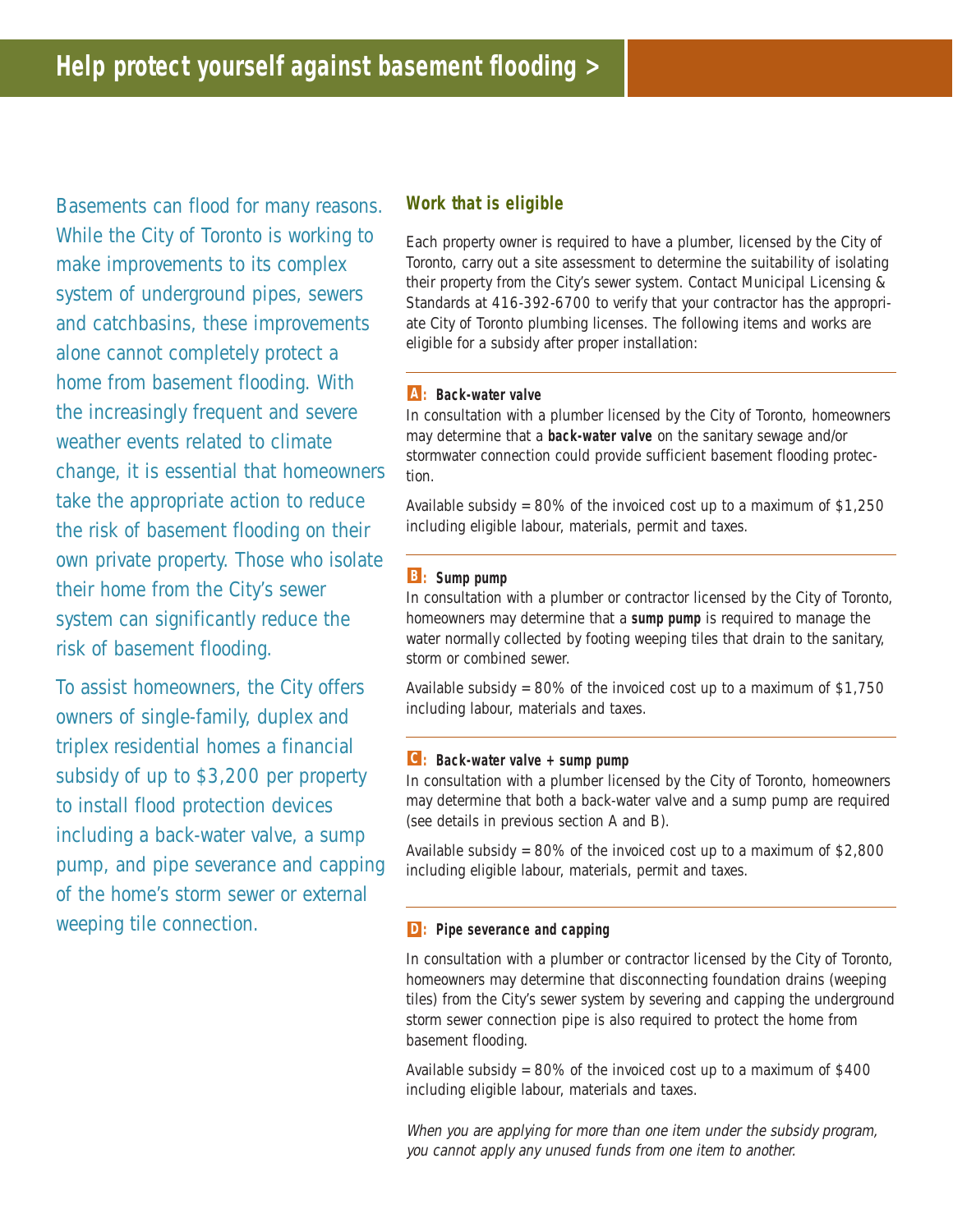The City of Toronto will determine the eligibility of properties that meet the requirements listed below:

- The property must be registered as a single-family residential, duplex or triplex property within the City of Toronto.
- The subsidy is available only to existing homes, not homes in the planning stages or currently under construction.
- The property must have its eavestrough downspouts properly disconnected from the City sewer system, where possible.
- A plumber currently licensed by the City of Toronto, must be hired to install a back-water valve.
- A contractor currently licensed by the City of Toronto must be hired to install a sump pump and/or perform severance and capping.
- A building permit and an approved inspection must be obtained for back-water valve installations.
- For properties with a parking pad instead of a driveway, all front yard paved areas must comply with the City's Zoning By-law requirements.
- All installations must be completed before the applicant applies for the subsidy.
- Invoice(s) must show a cost breakdown of all charges, the total amount paid and be clearly marked as "paid in full."
- The property owner or authorized legal representative must sign and date the application form.
- All documents must be originals. No photocopies will be accepted.
- Applications and supporting documentation must be received by the Basement Flooding Protection Subsidy Program Office within one year of the date of completion of the work as listed on your original invoice.
- Subsidies for eligible work are subject to available funding and provided on a first-come, first-served basis.
- Subsidies are provided one time only for each eligible installation, per property, and on a no-fault basis.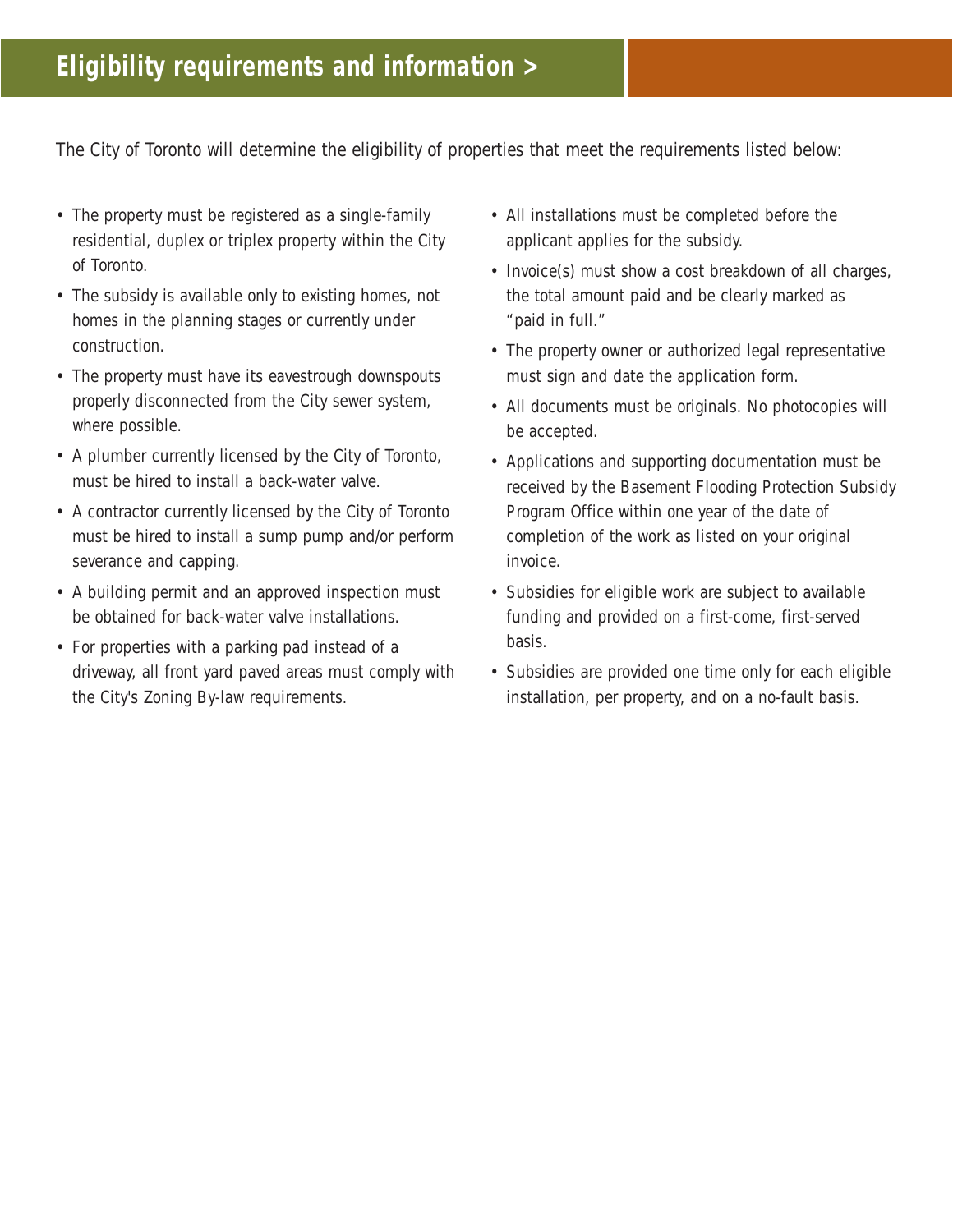# **Basement Flooding Protection Subsidy Application Form >**

# **Section 1: Owner and property information**

| Property owner's first and last name                                                                                                                                                                     |                                    |                                                                                                                                                                                                                                                                                                                                                                                                                                                                                                                                                                                                                                       |          |                                |  |
|----------------------------------------------------------------------------------------------------------------------------------------------------------------------------------------------------------|------------------------------------|---------------------------------------------------------------------------------------------------------------------------------------------------------------------------------------------------------------------------------------------------------------------------------------------------------------------------------------------------------------------------------------------------------------------------------------------------------------------------------------------------------------------------------------------------------------------------------------------------------------------------------------|----------|--------------------------------|--|
| Address of property that subsidy applies to                                                                                                                                                              |                                    |                                                                                                                                                                                                                                                                                                                                                                                                                                                                                                                                                                                                                                       |          |                                |  |
| Number<br>Street name                                                                                                                                                                                    |                                    | City                                                                                                                                                                                                                                                                                                                                                                                                                                                                                                                                                                                                                                  | Province | Postal Code                    |  |
|                                                                                                                                                                                                          |                                    |                                                                                                                                                                                                                                                                                                                                                                                                                                                                                                                                                                                                                                       |          |                                |  |
| Daytime phone                                                                                                                                                                                            | Evening phone                      |                                                                                                                                                                                                                                                                                                                                                                                                                                                                                                                                                                                                                                       | email    |                                |  |
| Have you disconnected your property's downspouts from the sewer system? $\Box$ YES $\Box$ NO $\Box$ Never connected                                                                                      |                                    |                                                                                                                                                                                                                                                                                                                                                                                                                                                                                                                                                                                                                                       |          |                                |  |
| Have you added a front yard paved parking area (parking pad) to your property? □ YES □ NO If yes, does it comply with the City's Zoning By-laws? □ YES □ NO                                              |                                    |                                                                                                                                                                                                                                                                                                                                                                                                                                                                                                                                                                                                                                       |          |                                |  |
| Mailing address (if different from above)                                                                                                                                                                |                                    |                                                                                                                                                                                                                                                                                                                                                                                                                                                                                                                                                                                                                                       |          |                                |  |
|                                                                                                                                                                                                          |                                    |                                                                                                                                                                                                                                                                                                                                                                                                                                                                                                                                                                                                                                       |          |                                |  |
| Number<br>Street name                                                                                                                                                                                    |                                    | City                                                                                                                                                                                                                                                                                                                                                                                                                                                                                                                                                                                                                                  | Province | Postal Code                    |  |
| Daytime phone                                                                                                                                                                                            | Evening phone                      |                                                                                                                                                                                                                                                                                                                                                                                                                                                                                                                                                                                                                                       |          |                                |  |
| Section 2: Back-water valve permit and inspection information This section is to be filled out by applicants installing a back-water valve<br>Permit number<br>Section 3: Plumber/contractor information | Name of Toronto Building inspector |                                                                                                                                                                                                                                                                                                                                                                                                                                                                                                                                                                                                                                       |          | Date of inspection: YYYY/MM/DD |  |
|                                                                                                                                                                                                          | $T -$                              |                                                                                                                                                                                                                                                                                                                                                                                                                                                                                                                                                                                                                                       |          |                                |  |
| Plumber/contractor name                                                                                                                                                                                  |                                    | City of Toronto License Number (9 digits)                                                                                                                                                                                                                                                                                                                                                                                                                                                                                                                                                                                             |          | License expiry date            |  |
| Section 4: Financial information<br>Charges as itemized on your invoice (if applicable):<br>1) Back-water valve                                                                                          |                                    | If your application is incomplete, or you have not included the required<br>documentation, your application will not be processed and will be returned to you<br>with a request for the outstanding information.<br>I/We certify that the information, statements and representations given in this application and any<br>accompanying materials are true, accurate and complete in all respects. I/We understand that any<br>false or deceptive information, statement or representation given in this application and any<br>accompanying materials may result in the rejection or revocation of this application and any approval |          |                                |  |
| 2) Sump pump                                                                                                                                                                                             |                                    |                                                                                                                                                                                                                                                                                                                                                                                                                                                                                                                                                                                                                                       |          |                                |  |
| 3) Pipe severance/capping \$                                                                                                                                                                             |                                    | thereof and immediate demand by the City for full repayment of any subsidy paid by the City. In<br>addition to any other civil remedies available to the City, I/we agree that I/we shall immediately repay<br>the City all subsidy monies paid to me/us and shall indemnify the City for any and all costs it may<br>incur, by reason of the giving or making of such false or deceptive information, statement or<br>misrepresentation in this application and any accompanying materials.                                                                                                                                          |          |                                |  |
| Total amount paid:<br>$\frac{1}{2}$<br>(clearly shown as "paid in full" on your invoice)                                                                                                                 |                                    |                                                                                                                                                                                                                                                                                                                                                                                                                                                                                                                                                                                                                                       |          |                                |  |
| Section 5: Document checklist                                                                                                                                                                            |                                    |                                                                                                                                                                                                                                                                                                                                                                                                                                                                                                                                                                                                                                       |          |                                |  |

**Please make sure that:** 

 $r$  This application is completed and signed by the property owner or legally authorized representative.

r The original invoice(s) marked "paid in full" and itemized with cost breakdowns of all charges are included.

**Note:** Please keep photocopies of all documents submitted for your personal records. Your original invoice(s) will be returned to you after your application is processed.

Applicant's Signature **Date: YYYY/MM/DD** 

#### **Please mail this application and all required original documents to:**

Basement Flooding Subsidy Protection Program City of Toronto PO Box 15266 STN BRM B

Toronto, ON M7Y 2W1

The personal information on this form together with any attached documents is collected under the authority of the City of Toronto Act, 2006, s. 136, and By-law 292-1999. The information is used to assess your eligibility for the Basement Flooding Protection Subsidy Program, to process your payment where eligible, and for aggregate statistical reporting. Questions about this collection can be directed to: Supervisor, Service Programs, PO Box 15266 STN BRM B, Toronto, ON M7Y 2W1 or to 416-395-6376.